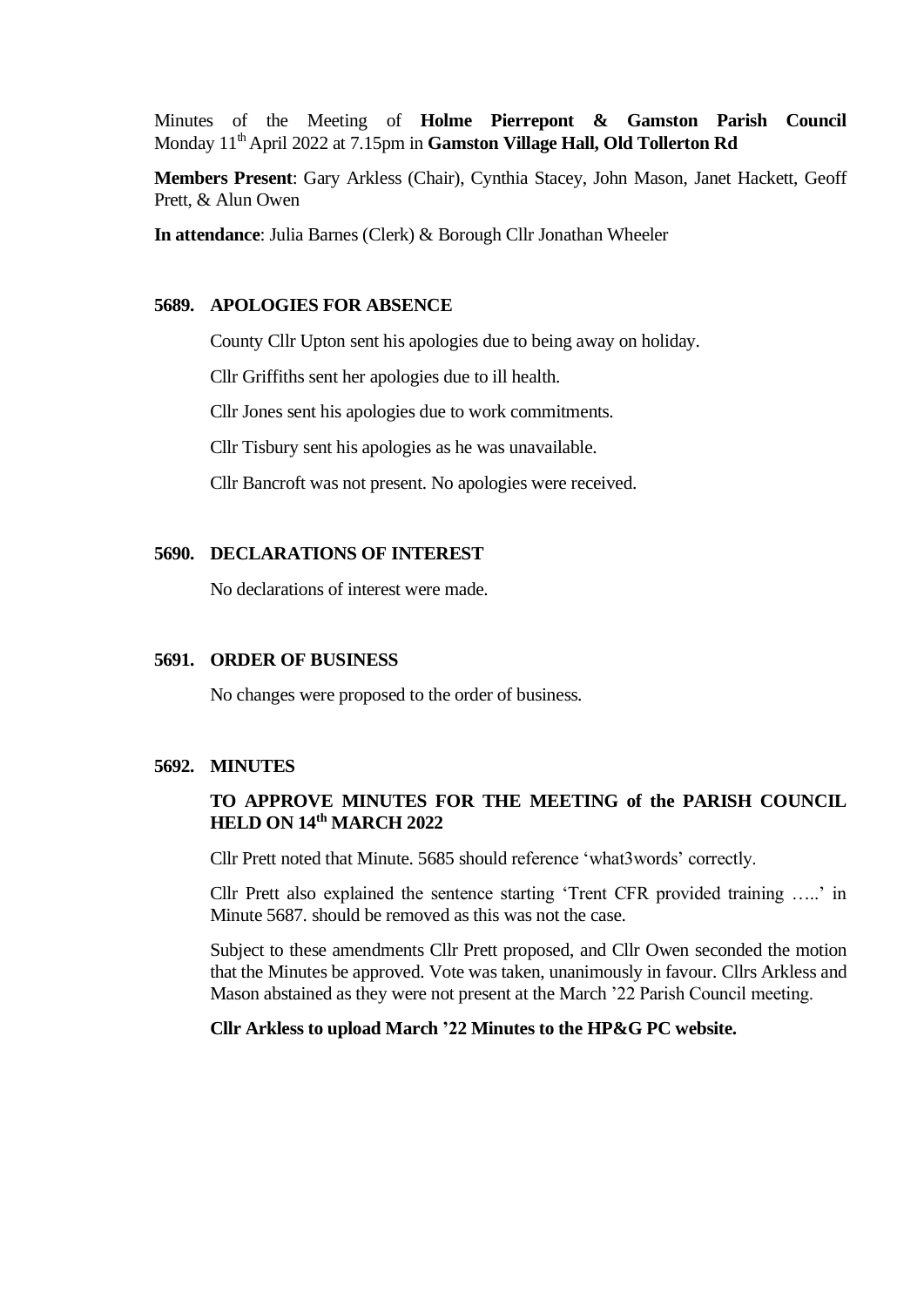#### **5693. COUNTY REPORT**

Parish Clerk read the following previously forwarded report from County Cllr Upton to the meeting.

'*The main issues are as follows:-*

*1. At the Full Council on 31st March, it was agreed unanimously that the County Council change its governance arrangements from a committee system to a Leader & Cabinet model with effect from May this year.* 

*2. The Regatta Way new cycle and footpath project is progressing well and I understand that Regatta Way will be resurfaced when these works are completed.* 

*3. The National Highways major works to the A52 Gamston Roundabout are progressing. The new gas mains have been completed and the actual road improvements are now starting. I have asked National Highways to consider installing signage on the A52 eastbound carriageway to try and prevent "rat running" through Bassingfield. Something like "left hand turn for residents only".* 

*4. I am receiving requests for project funding from my new 2022/23 County Council community fund (£5,000 allocation and maximum of £1,000 bid per project) and I have already put in a bid for £620 for a new bench requested by Upper Saxondale Residents' Association.*

*I believe that you may be interested in asking me for a "friendship bench and tree" for the St Edmund's churchyard at Holme Pierrepont, and a contribution to some playground equipment at Gamston? If you like the proposed bench that Upper Saxondale have requested, then can I respectfully suggest that I put in an application for it sooner than later?'*

## **5694. DISTRICT REPORT**

Borough Cllr Wheeler spoke about various planting schemes in the Parish. 13 trees have been planted on the land behind Stavely Way. Also, wildflower planting behind Rannerdale Close and also behind Easdale and Deepdale Close. As well as bringing more colour to the environment an added benefit is a reduction in the number of cuts required over a season.

Cllr Wheeler explained that the Tour of Britain was returning to Rushcliffe which is welcomed and would bring a significant boost to the local economy. The route will be identical to last time, which disappoints Cllr Wheeler, but he has written directly to the organisers regarding next year's event to recommend a change of route to include parts of Gamston.

Cllr Wheeler told the meeting that there would be a street party event on Central Avenue to celebrate the Queen's Platinum Jubilee. Cllr Wheeler also noted that in conjunction with Notts County Council, feasibility work is being carried out for the permanent pedestrianisation of Central Avenue. Safe redirection of the bus routes is being investigated, and also disabled access to those alternative routes. Cllr Arkless asked whether this would extend to Tudor Square. Cllr Wheeler confirmed that the forecourt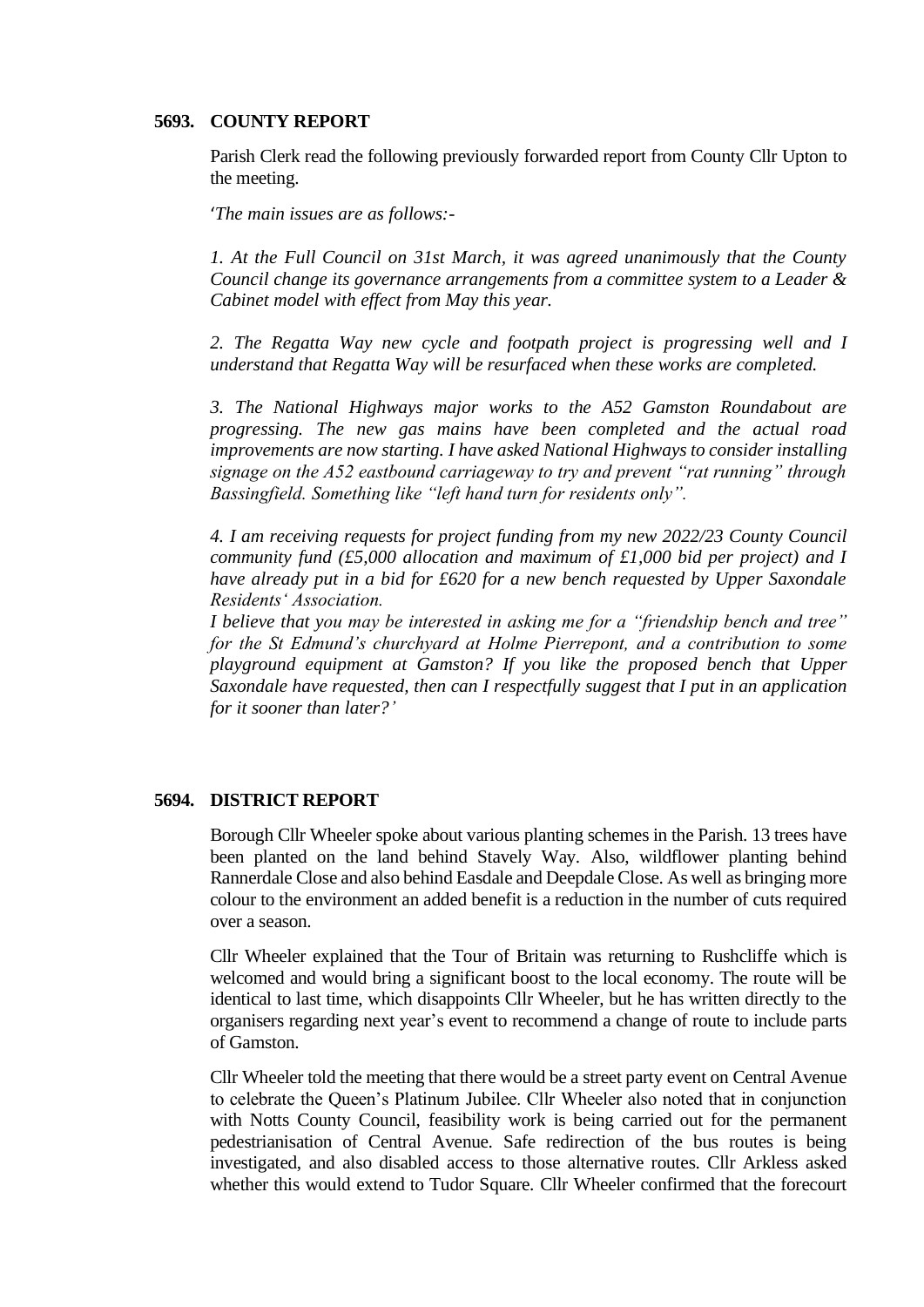area of Tudor Square is privately owned so not included in the plans, nor Gordon Road. Cllr Arkless spoke about the fact that the buses are already diverted from Central Avenue at certain times.

Cllr Wheeler told the meeting that he had visited the RBC Covid Memorial that is situated in West Bridgford park.

Cllr Arkless noted that all the advertising signage strewn across the fences at the traffic light junction of Radcliffe Road and Regatta Way that had been cleared, are back again.

### **5695. PLANNING**

*i) 20/03244/OUT Land East of Gamston & North of Tollerton Lane*

Borough Cllr Wheeler spoke about the fact that the developers may be looking to bypass Rushcliffe Borough Council planning processes and go straight to the inspectorate via the relevant Secretary of State.

*ii) 22/00453/ADVICE Ramana Sheikh Garden offices/rooms approx measurements 3m in height, 9m in length and 4m in width. Blotts Country Club and Holme Pierrepont Hotel, Adbolton Lane, Holme Pierrepont, Nottingham, Nottinghamshire.*

*Deadline for comment : Thursday 7 th April '22*

Clerk explained that although she had been notified of this application she had been unable to find any associated documentation on the RBC Planning Portal and therefore the Parish Council had been unable to comment. Borough Cllr Wheeler explained that his access to the RBC Planning system had allowed him to view the application and as the proposal was to be positioned behind mature trees there would be no adverse impact.

*iii*) **22/00527/FUL** Mrs Laura Backhouse Proposed first floor side *extension. 4 Elterwater Drive, Gamston, Nottingham, Nottinghamshire, NG2 6PL.*

*Deadline for comment : Tuesday 12<sup>nd</sup> April* '22

Parish Council Response : DO NOT OBJECT

This is a straightforward application to extend the rooms over the garage and therefore Parish Council do not object.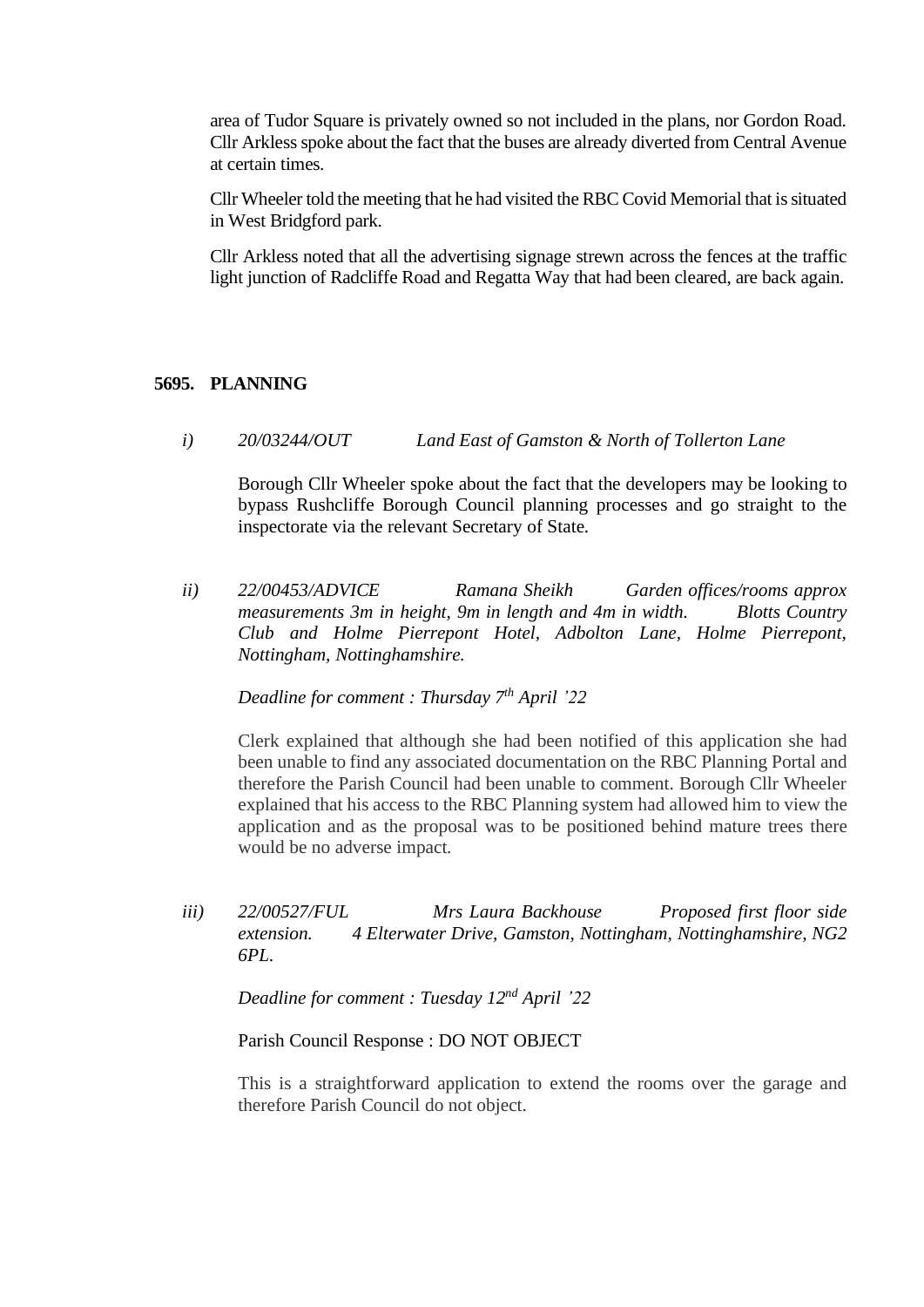#### *iv) 21/01276/FUL Notification of Appeal*

# *Deadline for comment : Wednesday 13th April '22*

Cllr Prett noted that this appeal notification had been distributed to all Cllrs for consideration. Cllr Prett concluded that we have not been party to all discussions between the applicant and RBC that have led to this appeal and therefore cannot comment.

Parish Council Response : NOT BECOME INVOLVED WITH APPEAL PROCESS

#### **5696. VILLAGE HALL**

Cllr Arkless read monthly update received from Bookings Clerk.

*'All is going well at the hall. Lots of enquiries still, but slightly less uptake on bookings, some due to the venue being too small or everyone wanting the same dates.*

*We welcome Baby Spa, who is taking up a regular slot on Friday late morning, w/c 6th May, times to be confirmed. She will also be storing some of her equipment in one of the cupboards.*

*The creative writing group that started went well and wish to continue, however she's going to drop to just the last Tuesday of the month whilst she expands. Would I be able to offer to put some posters up on the parish notice boards?*

*Clay Creators were in last week and again this week. Tuesday 12th April and Wednesday 13th April all day. They are leaving their equipment overnight and set up.*

*Slightly quieter month for parties, Saturday 23rd April is all I have booked in.*

*We also have a charity event organised by Sue Taylor, who has held events at the hall before. Booked in on Friday 29th April, 10am-3pm.*

*I will look for a photo for the newsletter this evening.'*

## **Bookings Clerk to provide a photograph for newsletter article.**

Clerk explained that Bookings Clerk has discovered that the hot water supply at the Village Hall is not working. Bookings Clerk boils kettles to provide hot water to clean, but the new Baby Spa group will need access to hot running water.

### **Cllr Arkless to investigate the absence of hot water at the Village Hall.**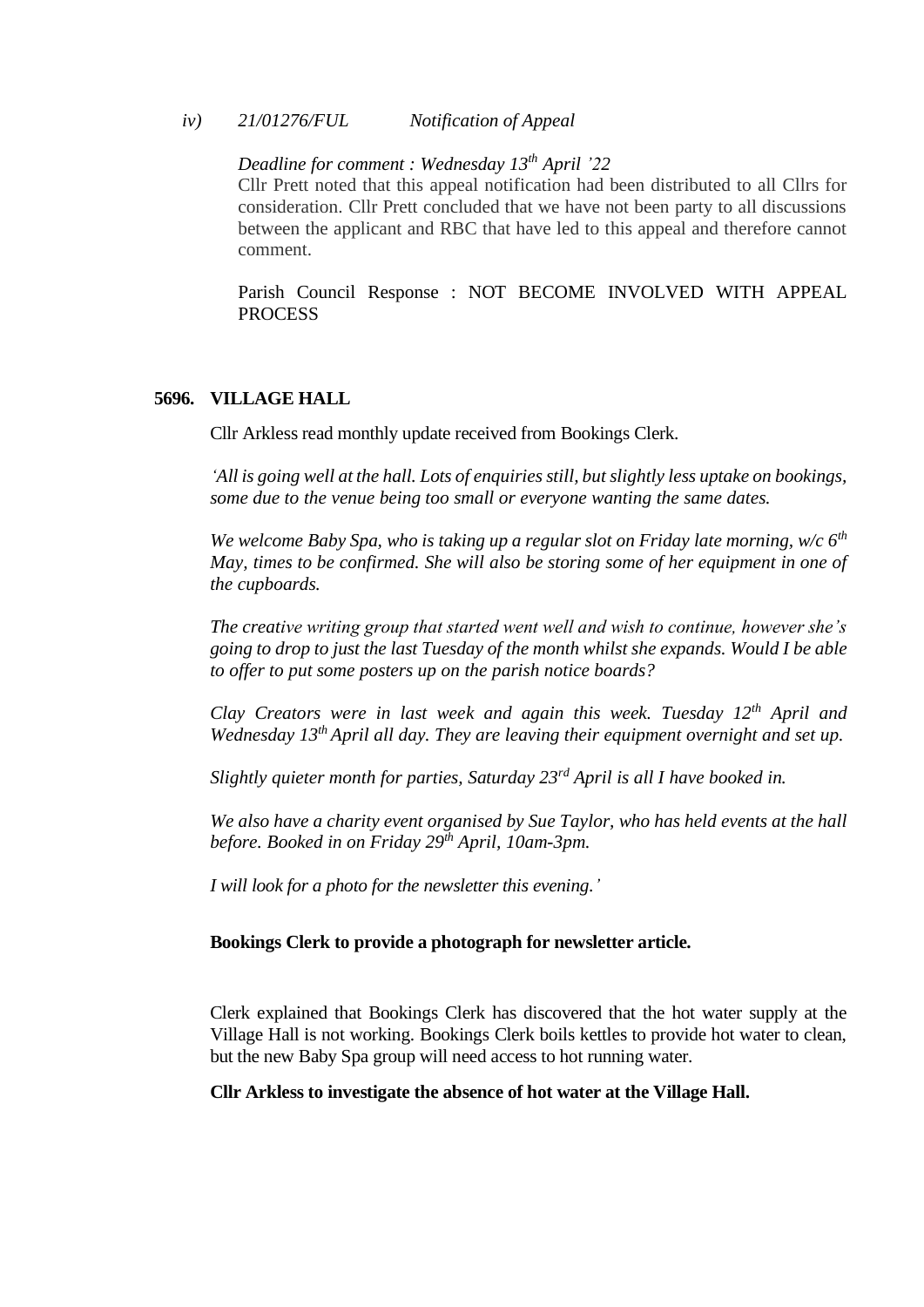Clerk noted that Bookings Clerk has discovered the foam seals running around the front and internal porch door frames is peeling away making effective closure of the doors more difficult.

### **Cllr Arkless to reattach door seals.**

Clerk explained that Cllr Arkless had kindly arranged for a joiner to replace the broken Village Hall toilet door. Clerk told the meeting that she had re-contacted the builder of the Village Hall for information regarding the door. Terry Kenna had been extremely helpful, although he is now retired, he provided the original specification for the door in order for us to purchase an identical replacement. Joiner is to quote for the works.

## **Clerk to make insurance claim for the accidental damage of the toilet door if financially sensible to do so.**

Clerk raised a query on behalf of the Bookings Clerk for discussion. Request has been made to book the Village Hall for a 50<sup>th</sup> birthday party on August Bank Holiday Sunday or Monday between 3pm and 10pm. Clerk explained that the prospective hall hirer had been informed that no outdoor PA systems are allowed, and courteous parking of any vehicles would be essential. Bookings Clerk requested clarity on alcohol situation. Clerk noted that based on previous experiences of private bookings with alcohol, complaints from local residents had been received, and decision had been taken to not allow alcohol consumption when the hall is booked privately. Clerk noted that this was before the Covid pandemic and asked for clarification of the current position. Discussion took place and meeting agreed that these restrictions still applied. The party could still be booked but no alcohol allowed. Discussion then took place regarding the Village Hall Bookings Form wording.

## **Parish Council to revisit the wording used on the Village Hall Bookings Form to reflect current booking policy.**

Clerk explained that the Bookings Clerk had identified that someone had been into the hall last week and closed the skylight blinds but not reopened them before leaving the building. The skylight blinds control is kept in the locked office, so if a party booking been using the hall in the interim it would have been dark and the Bookings Clerk could potentially have been called out unnecessarily to resolve. Meeting was not aware of who had been in the hall without notifying Bookings Clerk.

### **Clerk to investigate how skylight blinds were closed and not reopened without Bookings Clerks knowledge.**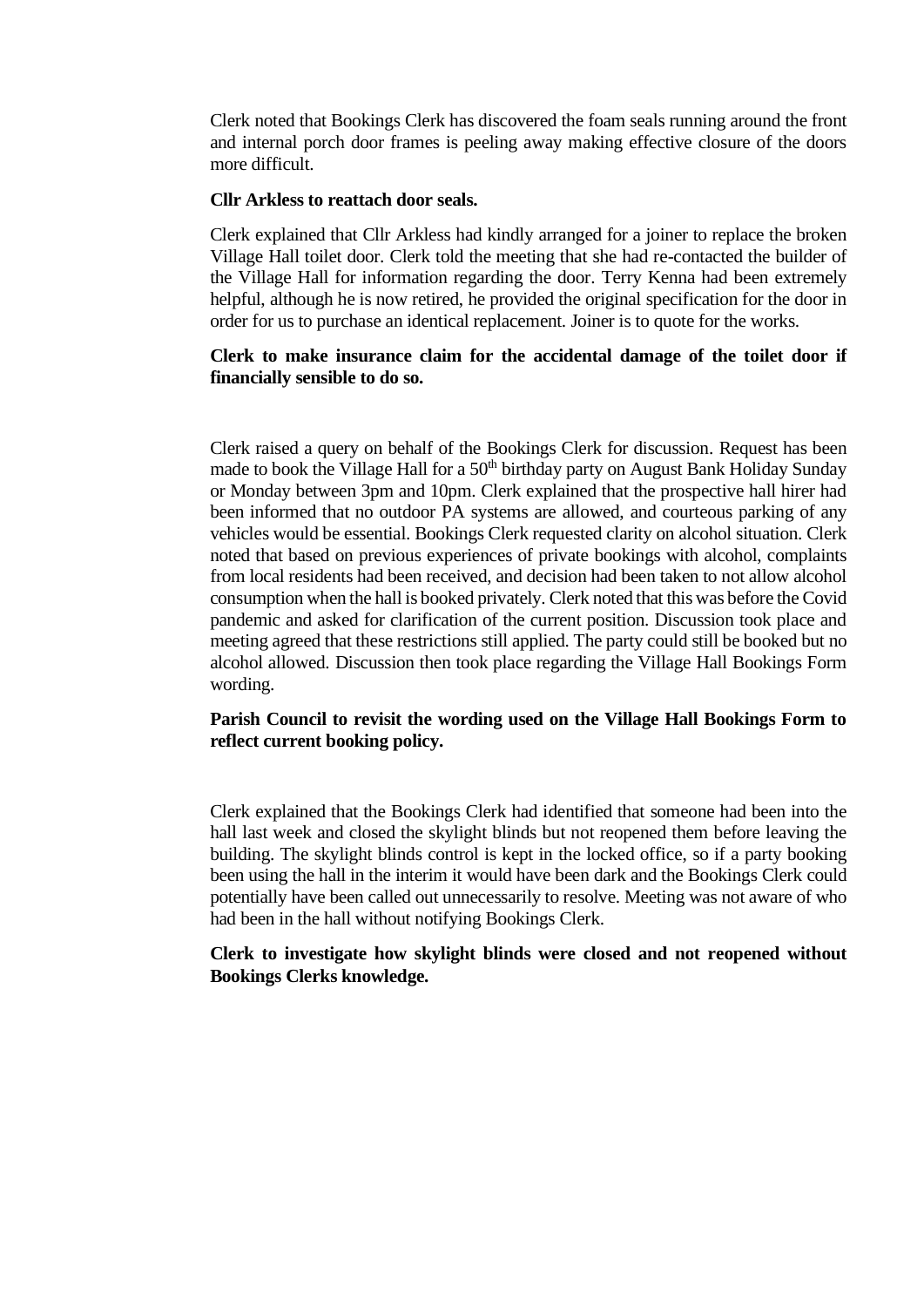#### **5697. PLAY PARK**

Discussion took place regarding plans to upgrade the Ambleside Play Park. Meeting agreed that it would be advantageous if some inclusive play equipment could be incorporated, if affordable,

**Clerk to add Play Park Upgrade to the May '22 Agenda.**

**Clerk to refresh quote for Cleaning & Repainting works to take place in 2022.**

**Clerk still to book in Football Pitch annual maintenance for late April '22/early May '22.**

### **5698. MANAGEMENT PLAN – 2022 OBJECTIVES**

Clerk had previously circulated a schedule of all Councillor suggestions received for Parish Council objectives for the coming year. Cllrs Arkless, Stacey, Tisbury, Prett and Owen had all contributed.

Each suggestion was discussed, and its' merits assessed.

1. Cllr Owen suggested a widening of attendance at Parish Council meetings by each Cllr taking it in turns to invite one other Parishioner to a meeting to see what the Parish Council actually do. The work of the Parish Council would be more widely broadcast, potential new members could be found along with a greater understanding of grass roots democracy. There is no cost associated with this proposal and meeting agreed to implement.

## **Each month, from June '22 onwards, one Parishioner to be invited to attend the monthly Parish Council meeting by different Parish Councillors.**

2. Cllr Owen suggested more interaction with local schools would be beneficial, for example inviting local GCSE & 'A' level students to attend meetings to see how local democracy works. Discussion took place and it was agreed to be a promising idea. Contacts to be made with local schools. Cllr Prett confirmed that the next Parish Council elections are due to take place in May 2023.

### **Contact to be established with local secondary schools to initiate a dialogue regarding interaction between the Parish Council and local schools.**

3. Play Park improvements to feature some inclusive play equipment that is wheelchair accessible. Meeting agreed for the Play Park to form a focus for development over the coming year, subject to sufficient funding.

Cllr Arkless welcomed Cllr Mason back to the Parish Council meetings and explained that they had spoken about the responsibility for the Play Park and the need for a volunteer to assist Cllr Mason in his role.

**Cllr Arkless to circulate an email to seek a volunteer Councillor to assist Cllr Mason with his work at the Play Park.**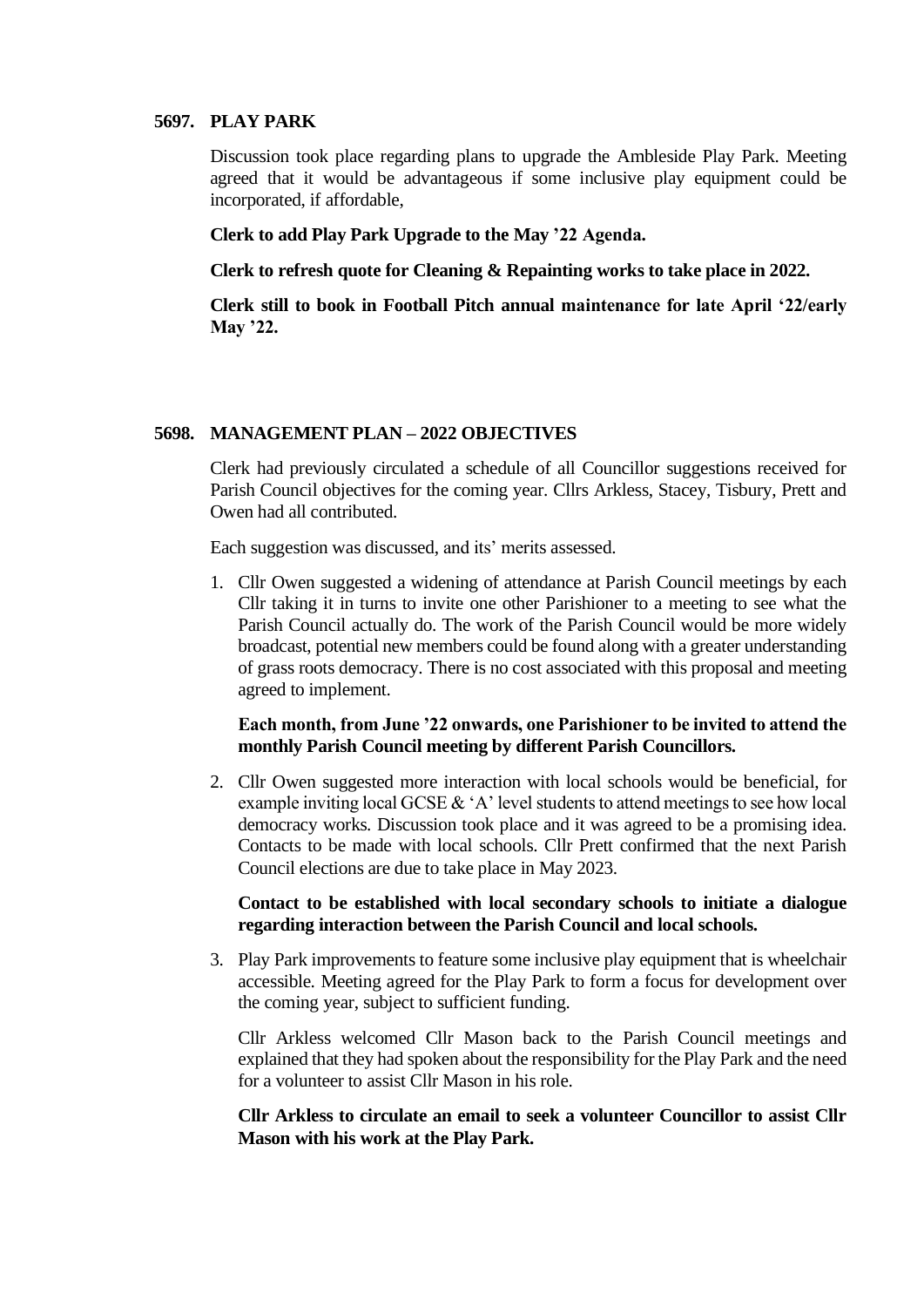**Clerk & Cllrs to look for sources of grant funding towards Play Park enhancements.**

# **Clerk to chase up renewed quote from Streetwise for cleaning and painting the Play Park equipment.**

4. Cllr Prett suggested investigating ways to combat loneliness and social isolation in the Parish. Cllr Prett proposed that we could invite a member of Rushcliffe Social Prescribing Group to a Parish Council meeting to see if there is anything we can do to help them.

# **Cllr Prett to contact Rushcliffe Social Prescribing regarding attendance at a Parish Council meeting.**

- 5. Cllr Prett suggested we may be able to use the Village Hall to screen Qatar World Cup '22 games. After discussion, although a great community idea, it was agreed it would be too complicated to implement due to the required technology, licencing, hardware, and volunteers to run the events.
- 6. Platinum Jubilee covered in Minute 5699.
- 7. Cllr Tisbury forwarded the Village Breakfast team's suggestion that a Friendship Bench be installed along a well-used path in the Parish where people can stop and chat. Discussion took place regarding the suggested bench material and location. Cllr Arkless suggested that wooden benches in unsupervised areas would be prone to arson attacks. Cllr Hackett suggested use of recycled plastic outdoor furniture, but it was noted that that too was flammable, and metal would be the preferred material. Cllr Arkless suggested that there was a perfect spot along the canal, within the Parish, for the bench, which may be better used than the location on Ambleside.

# **Clerk and Cllrs to investigate suppliers of rounded metal bench street furniture and acquire quotes.**

# **Clerk to forward requests to County Cllr Upton and Borough Cllr Wheeler for any financial assistance towards the cost of purchase, groundworks, installation, and plaque.**

8. It was decided after discussion, not to progress the suggestion to design and purchase a bespoke Village Hall weathervane, at this time.

### **5699. QUEEN'S PLATINUM JUBILEE**

A tree and associated plaque are to be purchased for St Edmund's Church grounds to mark the Platinum Jubilee. Plaque to acknowledge the tree was planted to commemorate this historic event.

### **Clerk to arrange purchase of tree and arrange planting.**

**Cllr Arkless to acquire quotation for platinum coloured metal plaque to accompany tree. Cllr Prett to pass details of local business that could help with metalworks.**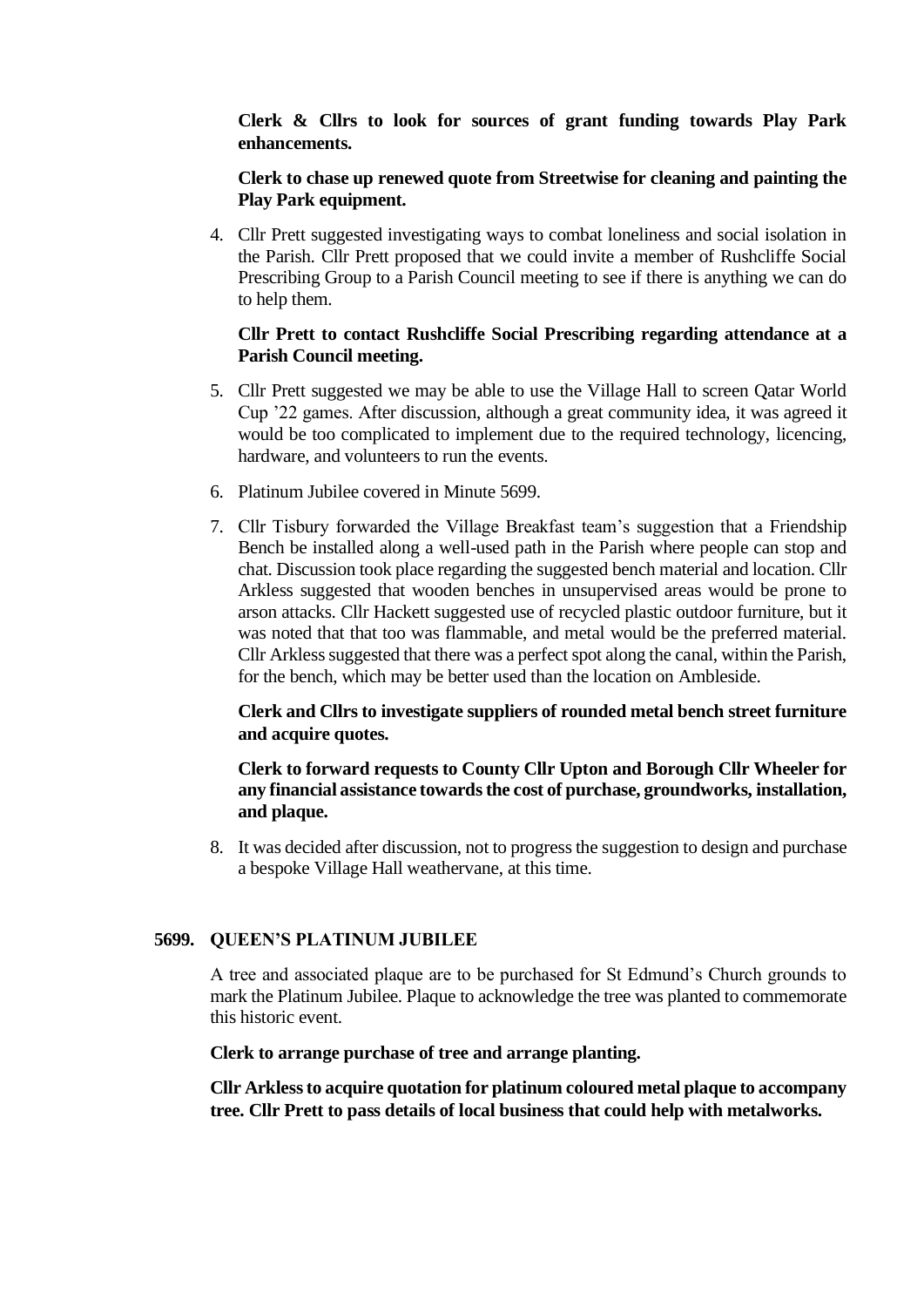The Village Breakfast team, supported by the Parish Council, are hosting a Queen's Platinum Jubilee Street Party on the Village Green on the afternoon of Sunday 5<sup>th</sup> June. Details will be circulated and displayed on notice boards.

## **Clerk to distribute Village Green Street Party details when received from Village Breakfast team.**

Parish Council Summer Play Day to be Jubilee themed taking place at Ambleside Play Park on Wednesday  $10^{th}$  August '22 2pm – 4pm.

Parish Council to provide £50 contribution to each Queen's Platinum Jubilee street party taking place over the Bank Holiday weekend within the Parish. Offer detailed in the Spring Newsletter with potential applicants to contact Parish Clerk.

**Spring Newsletter to include information regarding Parish Council financial contribution towards Queen's Platinum Jubilee Street Parties within the Parish.**

### **5700. PLAY PARK**

In addition to the work on the Play Park detailed in Minute 5698. Clerk to arrange for maintenance work to be carried out on the MUGA football pitch by Bingham Ground Services who installed the new pitch.

**Clerk to arrange for moss spraying, brushing and sand dressing of Ambleside MUGA, ideally before Nottingham school half term holidays.**

### **5701. NEWSLETTER**

Cllr Prett confirmed that all was on track to meet the newsletter deadlines of going to print by end of April '22 and available for distribution week commencing  $9<sup>th</sup>$  May '22.

#### **Clerk to acquire photograph of Bookings Clerk for newsletter article.**

#### **5702. SUMMER PLAY DAY**

Cllr Stacey confirmed that the Summer Play Day would be taking place on Wednesday 10<sup>th</sup> August '22 between 2pm and 4pm at Ambleside Play Park. Planning is still in the early stages, but the ice cream van has been booked, also a jester on stilts who will make balloon crowns and swords, a drumming group and also a Forest Skills group that will take the place of the Rushcliffe Play Forum, who are no longer attending any events. The Forest School will make nature crowns, bunting and jewellery in small groups with the children throughout the event.

Cllr Stacey explained that despite the name, it has been proving difficult to find a staffed bouncy castle that is actually a castle design! In addition, it is hoped we can book the ponies, some additional entertainment, sand pit, regal fancy dress and treasure hunt.

# **Clerk to organise a Summer Play Day planning meeting.**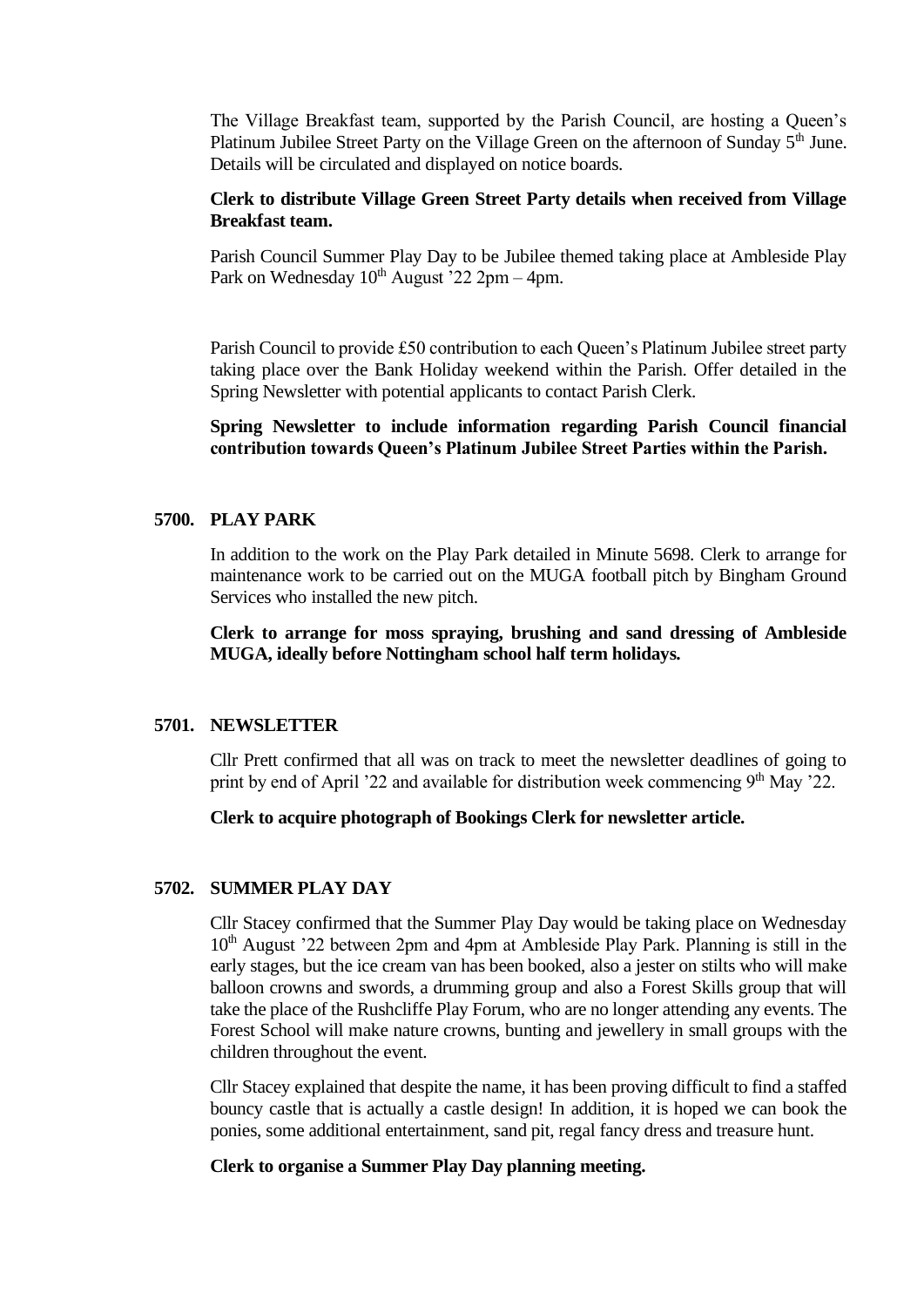#### **5703. COUNCILLOR UPDATES**

Cllr Stacey explained that she was due to attend a Flood Wardens meeting on Saturday 5<sup>th</sup> May '22.

Cllr Stacey told the meeting that the St Edmund's Church fundraiser she had organised had taken £843 so far and was likely to exceed £1k raised. Cllr Stacey noted that it was extremely hard work. Cllr Owen had enjoyed the refreshments and spoke about brass rubbings at the church.

Cllr Owen explained that he had met with Neil Lewis and 4 other people with regard to the Holme Lane discussions. Half gates were mentioned again, as was the use of passing bays. Also, the possibility of use of a Traffic Regulation Order to close the road at either end. This could be used to stop rat running through the hamlet. Residents and deliveries would be able to travel in from each end. Cllr Owen noted that the situation was slowly moving forwards and any changes would be presented to the 22 households living in Holme Pierrepont for consultation.

Cllr Stacey told the meeting that she had arranged with the Rights of Way officer for the rubberised and stone ramps in Holme Pierrepont to be repainted within the next month or so.

Cllr Hackett spoke about her pride in the success of her grandson's rugby team from South Notts Academy becoming County champions.

Cllr Mason spoke about being delighted to be well enough to attend Parish Council meetings again. He noted that he is due to have a TURP (Transurethral Resection of the Prostrate) operation at the Spire Hospital in May '22.

Cllr Mason noted that the Play Park was due to be externally inspected.

## **Clerk to arrange for Play Inspection Company to perform review of play equipment.**

Cllr Prett explained that the Gamston Litter Pickers had picked their  $400<sup>th</sup>$  bag of litter during March '22 and at this rate by the end of the year could be up to 500 bags. Cllr Prett noted that some new litter pickers had joined the group, a child volunteering for his Bronze Duke of Edinburgh Award along with his mother and sister.

Cllr Prett noted that the Outlaw Half Ironman triathlon is taking place in Holme Pierrepont on Sunday 15<sup>th</sup> May '22.

Cllr Owen spoke about the mapping required for the Management Plan and the need to ascertain what we can and can't publish.

# **Cllr Owen to further investigate publishing of Ordnance Survey maps as part of the Parish Council Management Plan.**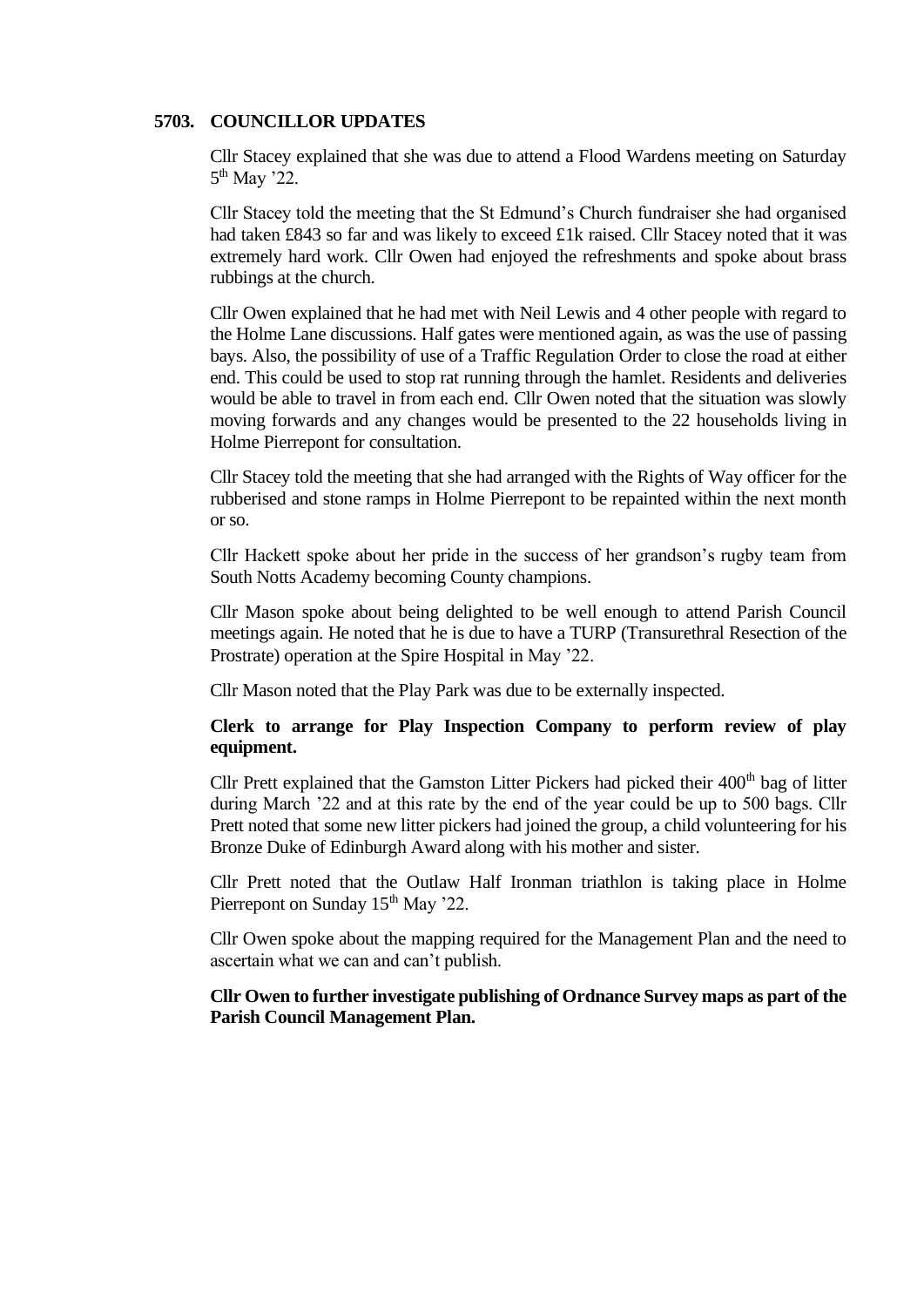#### *Councillor Responsibilities Form*

Cllr Arkless suggested that as there were a number of Councillors unavailable for this Parish Council meeting, the Councillor Responsibilities form should be emailed out to all Councillors for them to identify areas of responsibility that interest them and volunteer their time to.

### **Clerk to re-distribute Councillor Responsibilities Form to all Councillors,**

### **5704. FINANCE**

### *Financial Statements & Payments for Approval*

Clerk issued all Cllrs with copies of the month's financial transactions and details of payments.

**Cllrs Arkless & Stacey kindly agreed to sign off and authorise month's payments online.**

**Clerk provided Cllrs Arkless & Stacey with copies of all invoices in order for them to sign off and authorise the month's payments online.**

**Clerk to reclaim VAT for 2020/2021 Financial Year.**

**Clerk still to add new Parish Laptop to the Fixed Assets Register.**

**Clerk still to add Portable Induction Hob to PAT testing schedule.**

**Clerk to arrange Parish Council email addresses for all Councillors.**

### *SLCC Backdated Pay Review*

Clerk noted that the annual SLCC pay review had been agreed and was backdated to April '20.

Clerk noted that the new Gross Interest Rate on the Parish Instant Access Savings account was now 0.30% up from 0.25%.

Clerk explained that she had received notification and instructions from the external auditor PKF Littlejohn regarding the compliance with the relevant statute and Regulations regarding accounts and audit for the 2021/2022 financial year end.

**Clerk to contact Brian Hardy, Internal Auditor to arrange for internal audit of Parish accounts.**

**Clerk to prepare all accounts and documentation by the deadline dates.**